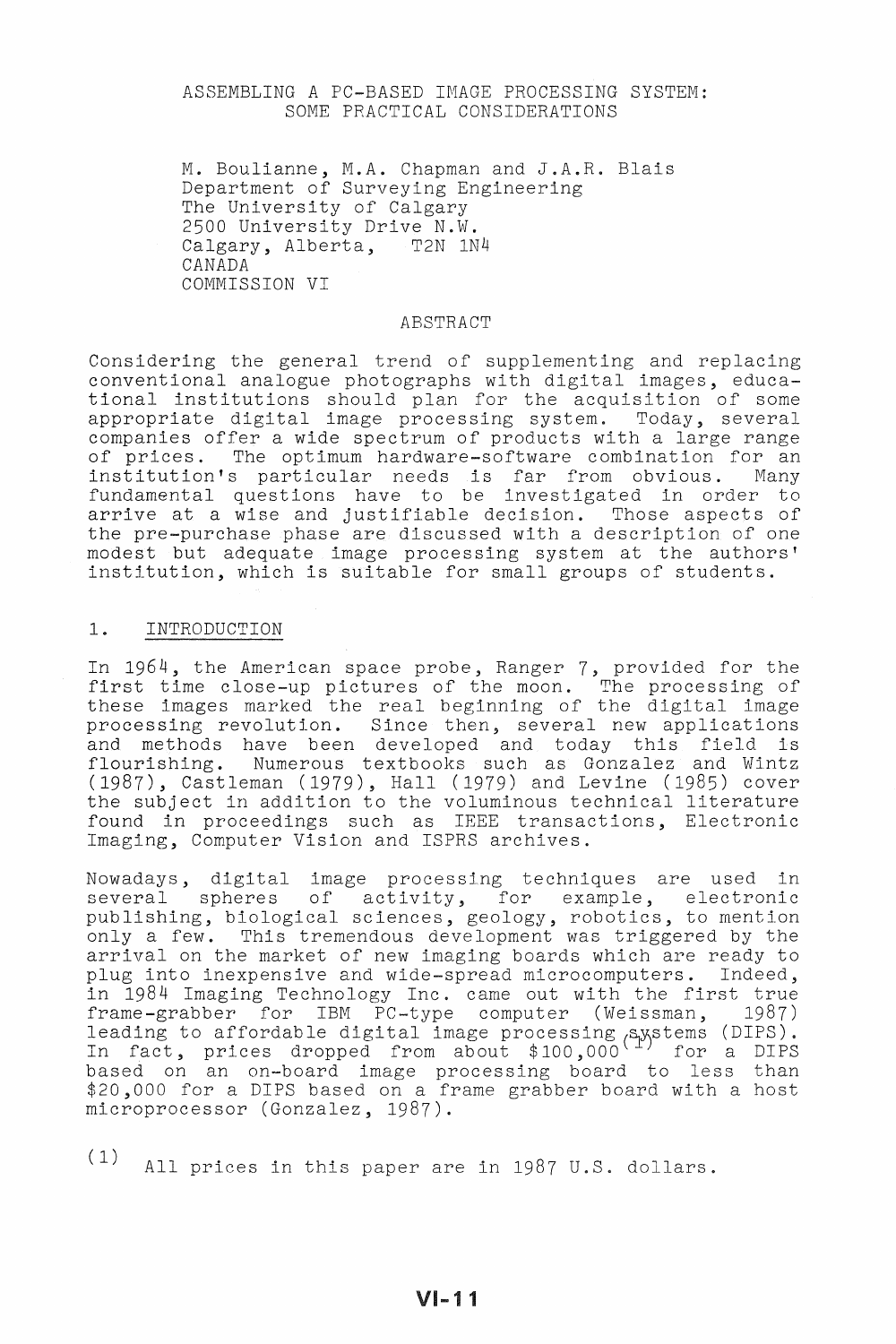An important part of the applications of digital image processing techniques is related to the spatial information concerning the visual scene.

This information can be recovered from the analysis of the geometry of two or more pictures taken from different angles. Photogrammetrists have a long established expertise in the geometrical analysis of analogue images and consequently, can play an important role in the conversion to digital images and pia, an important role in the conversion to digital images and<br>get involved in these exciting applications and fertile research areas. However, in order to produce new graduates responding to current demands, surveying and mapping institutions have to consider the supplementing and replacing conventional analogue photographs with digital images. One of the first steps towards achieving this goal is clearly the acquisition of some appropriate digital image processing system.

On the market today, more than 70 manufacturers offer some kind of DIPS or related products with different degrees of sophistication for a wide range of prices (Wong, 1987). Consequently, the wise and justifiable choice for a particular<br>institution is far from obvious. Several fundamental institution is far from obvious. Several questions have to be investigated in order to select the right hardware-software combination. In the sequel, some practical considerations restricted to PC-based DIPS are discussed which should help the potential buyer of such equipment. should help the potential buyer of such equipment.<br>Subsequently, an operational DIPS at the authors' institution will be presented as an example.

### 2. GENERAL DIPS COMPONENTS

As mentioned before, there are several different micro-<br>computer-based DIPS currently available. These systems computer-based DIPS currently available. usually include the following basic hardware components (see Figure 1):

- camera,
- frame grabber,
- host computer and basic peripherals,
- image display monitor.

More sophisticated DIPS may also include the following items:

- image processing board,
- peripheral storage unit,
- video hardcopy printer.

In connection with this equipment, several software packages are available and, as with hardware, they generally have different levels of sophistication.

In the remaining part of this section, each of these individual components will be described, placing the emphasis on educational requirements.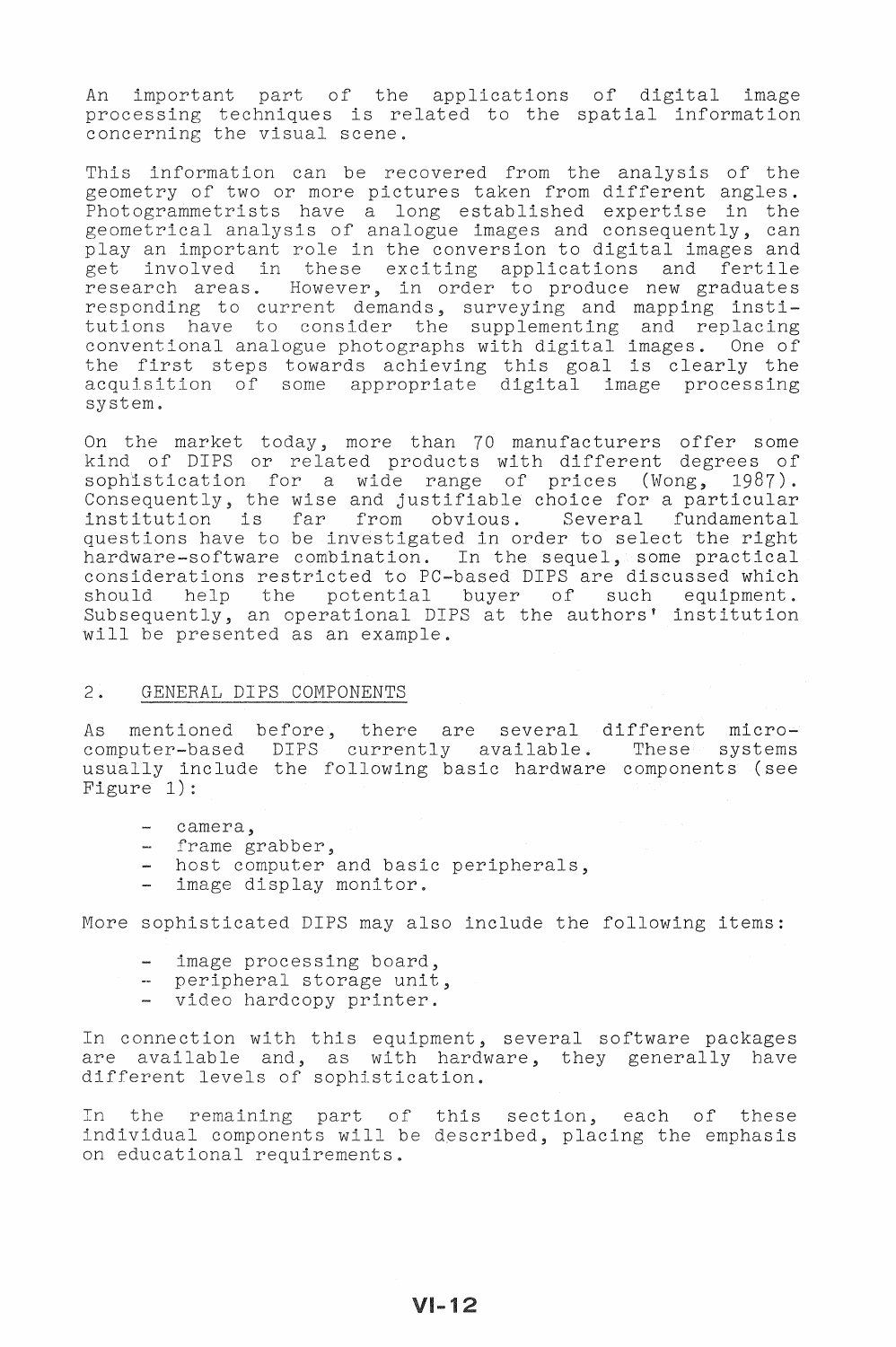

# Figure 1



# 2.1 CAMERAS

There are two basic types of digital cameras: Vidicon and<br>solid-state. Both types produce a standard RS-170/330 types produce (American standard) or a CCIR (European standard) TV signal. Vidicon cameras are based on vacuum-tube technology with an electric beam scanning a light-sensitive element to produce the image pattern. Solid-state cameras are based on the image pattern. Solid-state cameras are based on<br>semiconductor technology. The latter category includes two<br>sensor types: Charge-injection devices (CID) and charge Charge-injection devices (CID) and charge coupled devices (CCD). Sensors of the CCD type are by far the most used by manufacturers. CCDs are made up of an array of light-sensitive sensors which can be either metal-oxide<br>semiconductors (MOS) or photodiodes. During operation, or photodiodes. electric charges proportional to the amount of light falling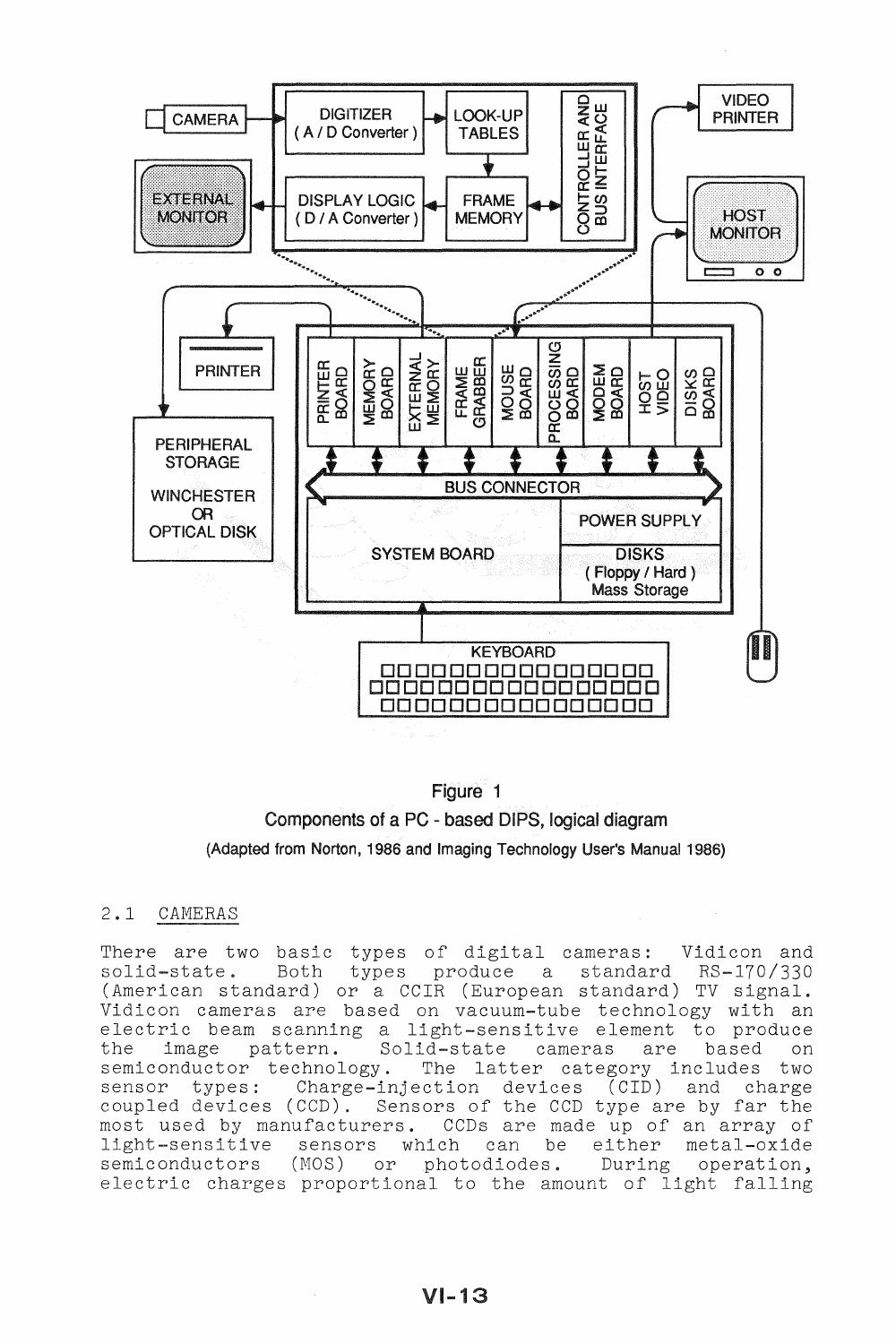on each element are collected in capacitors and then transferred from the array in the form of amplified voltages to an analog to digital (A/D) converter. An elegant illustration to explain the operations of a CCD chip has been presented by Jerome Kristian of the Carnegie Institution of Washington; this illustration is reproduced in Figure 2 (from Janesick et al., 1987). This diagram shows an array of buckets covering a field. After a rainstorm, the buckets are transferred by conveyor belts to a collector where the amount of water is measured for each bucket. In the CCD's case the rain is replaced by photons and the buckets by small capacitors.



Figure 2 Schematic representation of a CCD's operation ( From Janesick et **ai,** 1987 )

The main advantage of CCDs over the conventional vidicon is the great stability of the picture elements, eliminating the one greas seasiring or one presure erements, criminating one Usually the camera and the lens are sold separately. The choice of the lens must be a function of the future uses of the imaging system. For example, for very close range applications a macro-lens would be preferred. Another practical consideration that the future buyer should be aware of is the fact that certain camera bodies are built to receive C-mount lenses and others, only bayonet-mount lenses. An additional cost must be planned for the purchase of an adapter, if required.

One important CCD camera specification is the number of sensitive elements on the sensor. Generally, the larger this number is, the better the resolution. In practice, this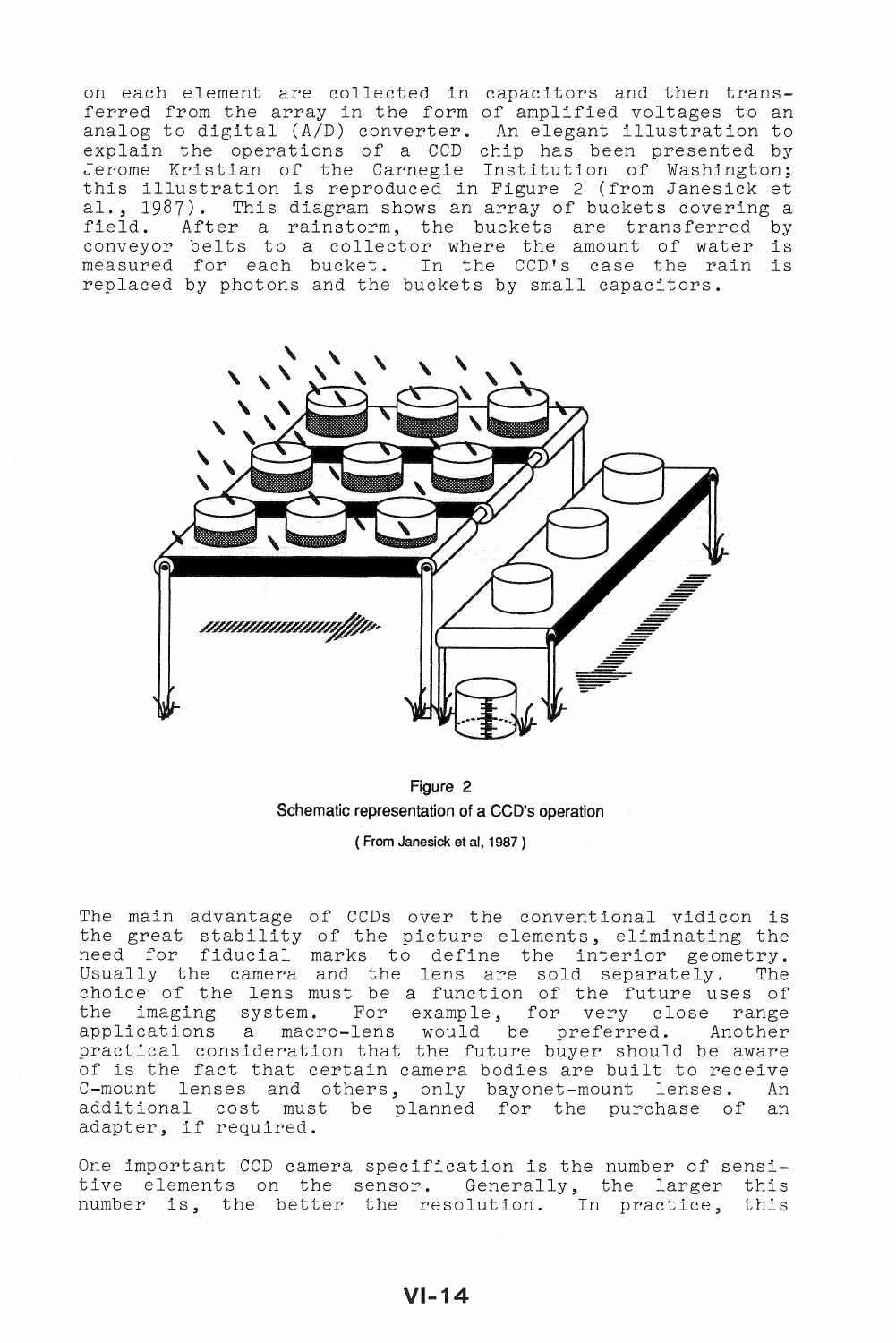implies that with more pixels the signal will be more representative of the image projected onto the sensor. However, the effective resolution of an imaging system depends not only on the camera but also on the frame grabber. Since the output camera signal is resampled by the imaging board the effective pixel size is modified. The buyer should consider these two resolution defining elements together.

A last point concerns the number of cameras required for the DIPS. Again, this depends on the anticipated applications. If only two-dimensional information is needed, a single camera If only two dimensional information is necated, a single camera some stereoscopic tasks can be accomplished with only one camera. However, for real-time 3-D measurements, at least two cameras are required. More details about CCD cameras can be found in numerous publications (e.g., EI-Hakim, 1986; Collet, 1985; Kosonocky and Sauer, 1975).

As an alternative to cameras, scanners can be used to digitize<br>a printed image. This category of devices includes diverse This category of devices includes diverse products ranging from inexpensive low-resolution scanners (e.g., drum-scanners or flat-bed scanners) to scanners based on the new laser technology. However, in a digital image processing context, the scanner has serious drawbacks; the information is derived from already existing analogue image implying that an additional step has to be carried out. This may be of secondary importance in certain applications such as electronic publishing although this additional step introduces unwanted errors in the spatial information.

#### 2.2 FRAME GRABBER

The main purpose of the frame grabber (see Figure 1) is to transform the analogue signal produced by the camera into a digital format through a process called digitization. The incoming signal is first amplified and filtered by the use of look-up tables to convert it to a television signal which is then sampled at regular time intervals. The sampling rate then sampled at regular time intervals. The sampling rate<br>directly affects the global pixel size. For example, if the aircoor, affects one grown pract size. The cammpic, if one cample face is emice as face as one input pincipally in the camera, the final pixel size will be half the physical size of the cell on the CCD sensor. During sampling, a digital value is assigned to each discrete sample according to the intensity and the range of the available gray scale. The gray level scale is frequently expressed as an 8-bit word yielding a range from 0 (black) to 255 (white). The pixel values are stored in the frame memory on the frame grabber board. Depending on the imaging board, one or two images can be generally stored in the frame memory.

The frame grabber also provides a way to display the contents of the frame memory. Using a digital-to-analog converter, the digitized signal is transformed back to an analog form compatible to the standard TV input of an external monitor. Finally, a module establishing the interface between the host computer and the board completes the frame grabber hardware.

 $VI-15$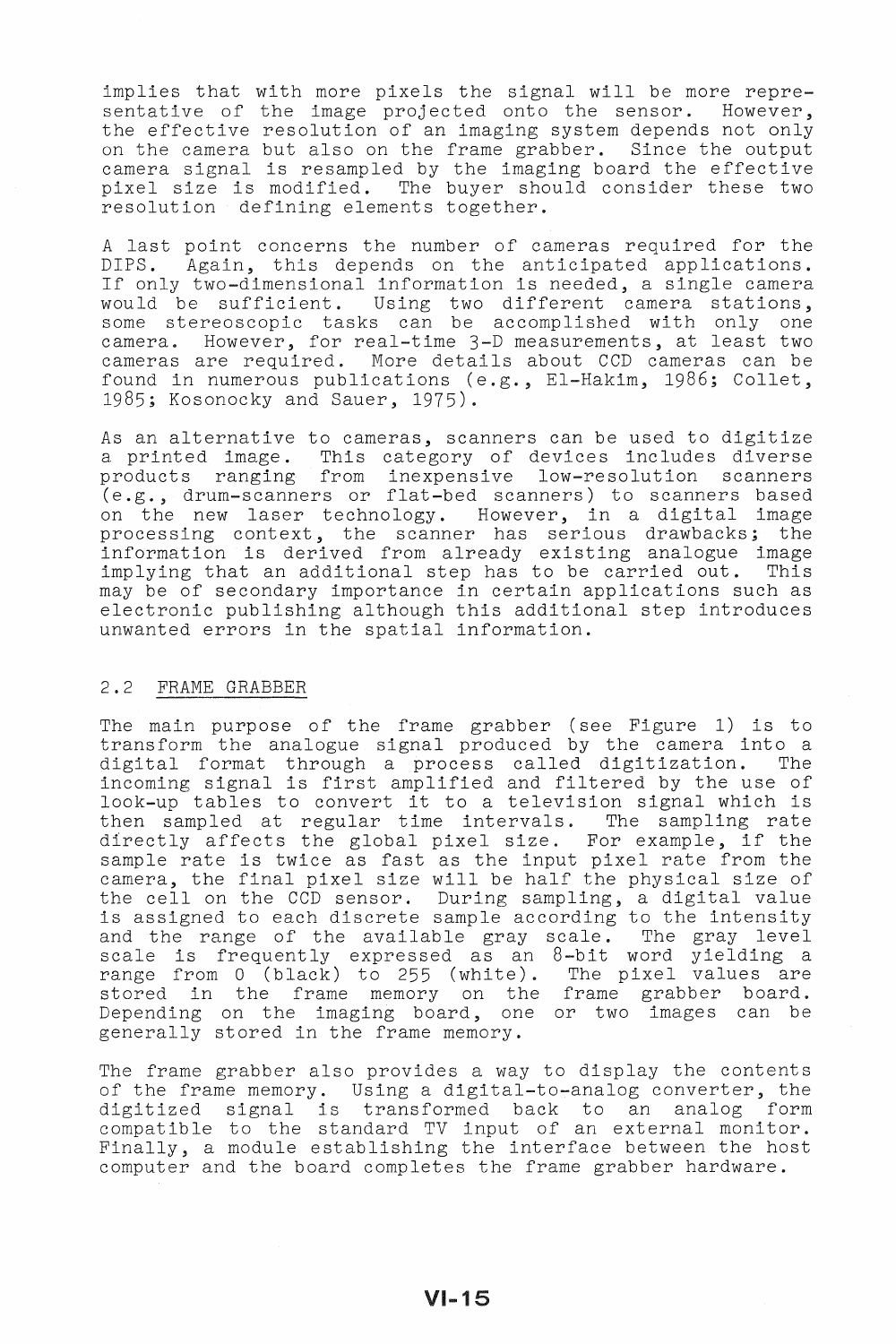Colour pictures can also be acquired with a combination of three different boards, providing that the camera sends red, green and blue signals. The cost of such DIPS would consequently be higher.

#### 2.3 HOST COMPUTER

The computer, being the heart of the DIPS, can vary considerably in terms of sophistication and cost. A simple IBM PC compatible processor can easily drive all the components of a DIPS. Its main advantage is obviously its low cost but the execution time is somewhat slower than what a mini- or "supermini-" computer can offer. However, the speed is usually not a primary consideration in an educational context.

Nowadays, the vast majority of DIPS are based on the microcomputer of the IBM family, and compatibles. This family of PCs includes three types of computers: the conventional PC, the PC/XT and, finally, the PC/AT. All of them make use of an open type of architecture allowing the addition of many boards which are linked to the system board through a bus connector. which are finked to the system board through a bus connected: has an integrated hard disk. In the case of the AT, a faster 80286 processor is installed. An AT's computing power is equivalent to that of 5 PCs. The minimal requirement for a DIPS concerning the Random Access Memory (RAM) is usually 640<br>Kbytes. The internal clock speed for a classic IBM PC is 4.77 The internal clock speed for a classic IBM PC is 4.77 Mhz which is only 60% of the speed of the AT's clock (8 Mhz). For these reasons the selection of a PC/AT would be advisable. In addition, an arithmetic coprocessor (8087 for PC and PC/XT, 80287 for PC/AT) can be used to speed up the computations. Depending on the computational effort required by the software, the execution time may be reduced by a factor of 50 to 100 when using an arithmetic coprocessor.

There are no particular requirements for the host monitor. This device is only used to develop programs and display<br>menus. However, there are some requirements for the mass However, there are some requirements for the mass storage capability with a DIPS. Knowing the relatively large amount of data involved in image processing operations (a 512 x 512 image requires 256 Kbytes, when stored without any image compression), it becomes obvious that one should acquire a large mass storage device. Due to the storage limitation of floppy disks (360 Kbytes to 1.2 Mbytes) they are not the best medium for storing the images. Hard disks are definitely preferable in this context. They are generally offered with a capacity of 20, 30, or 40 Mbytes. Considering the relatively small differences in price, buyers usually prefer a higher capacity hard disk.

Since several digital image processing software packages are written assuming the availability of a mouse, a few more hundred dollars should be reserved for this item. Completing the computer, a communication board and a model are highly recommended in order to transfer data between computers. The communication facility (diskettes or modem) allows a large group of students to write and compile their code on other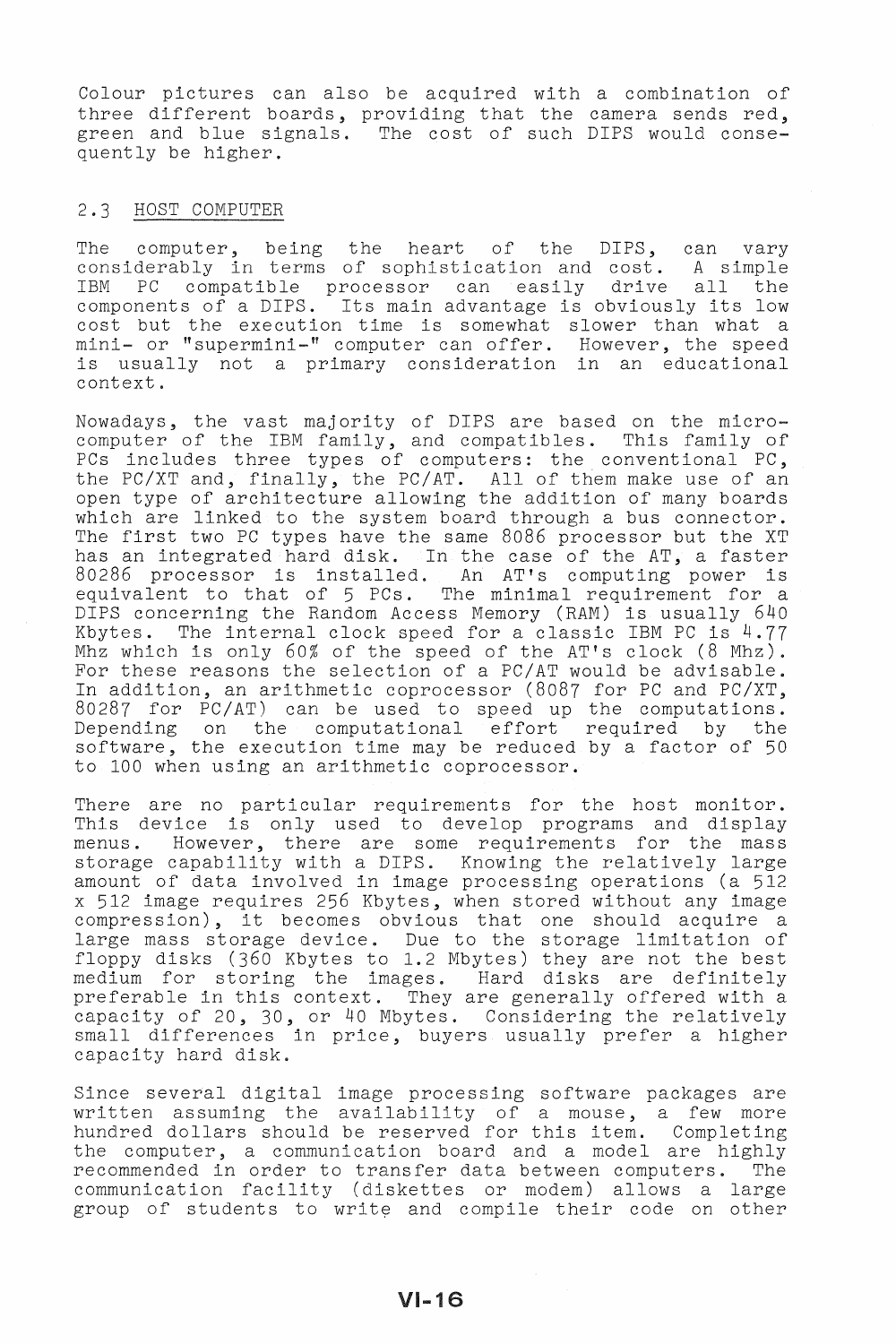micro-computers reserving the computer with the frame grabber for image acquisition and final testing of software. Finally, a printer is usually added to the previous equipment. The other elements of the computer logical diagram (Figure 1) which are standard features need not be discussed here.

# 2.4 IMAGE DISPLAY MONITOR

The image display should be considered as a window on the frame memory contents. Consequently, it must be possible to represent the image matrix properly. If the image stored in the frame memory is composed of 512 x 512 pixels, the monitor resolution should at least have this number of picture elements. Generally, a so-called high resolution monitor is needed and the usual resolution is of the order of 640 x 512 with 8-bit pixels. These monitors support also colour display (RGB) and are capable of displaying all the scan lines (non-interlaced). Newer monitors also offer the possibility of 3-D displays using, for example, polarized screens. The of your dispease wing, for example, pointined befocus. The latter are obviously more expensive but open up another spectrum of possible applications.

#### 2.5 IMAGE PROCESSING BOARD

Image processing operations can be classified in two classes image processing operations can be classified in two classes according to the execution time required. The first class, within the refresh time (1/30 sec). Among these are the DC restorations to ensure the image quality, the intensity transformations via look-up tables and hardware zooming. More complex operations requiring extensive computations such as Fourier transforms or convolutions fall within in the second class. Specialized hardware or processing boards for the second class of operations can be added to the DIPS significantly reducing the execution time. As mentioned before, adequate software could offer a slower alternative in the absence of proper hardware. To the authors' knowledge, very few image processing boards for IBM PCs are currently available.

### 2.6 PERIPHERAL STORAGE UNIT

If some research projects involve a large volume of image archiving, the PC-based DIPS can be expanded using a peripheral storage unit. At a cost of about \$10,000, a Winchester type can store 100 to 500 Mbytes or 400 to 2000 images of 512 x 512 with 8-bit pixels. More images can reside on the hard disk if some form of image compression is used (e. g., run-length encoding). Even though these numbers may seem impressive, the magnetic hard disk capacity is by no means comparable to the new technology in data storage: the laser-based disk. Indeed, an optical memory disk of 30 cm in diameter can easily hold 2 Gbytes  $(2 \times 10^9)$  of data or, in terms of 512 x 512-8 bit pixel images, over 7800 images!

VI-17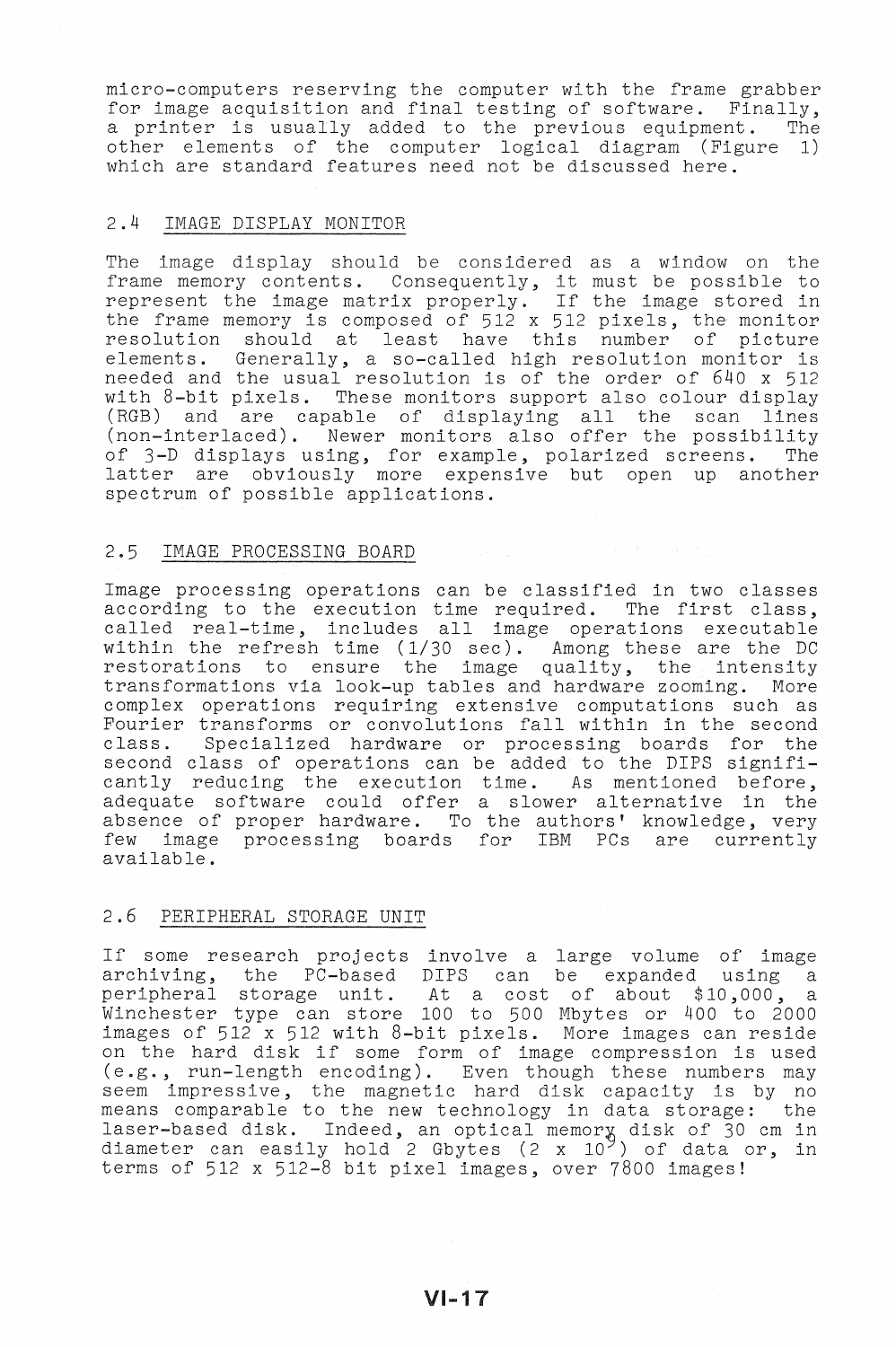#### 2.7 VIDEO HARDCOPY PRINTER

A special printer can be interfaced to the image display monitor to provide a fast and inexpensive means of obtaining hardcopies of images displayed on the screen. The quality of these prints is sufficient to allow the students to insert them in their laboratory reports, for example. For superior quality of prints, the possibility of taking photographs of the screen should be considered.

# 2.8 SOFTWARE

Along with the hardware, vendors also offer software packages or libraries of functions. These functions are callable from programs written in a high level language such as PASCAL, C and, sometimes, FORTRAN. Such libraries will save the students a great deal of the effort and frustration often encountered when dealing with the hardware details for the imaging board. Their code is generally very efficient and Their code is generally very efficient and comes already compiled. Because they are hardware-oriented, the need for the educational institutions to have the source code is not of primary concern.

Some software firms also provide development packages or shells allowing the programmer to directly insert in a wellstructured main program their development programs. In this case, the source code is provided by necessity.

# 3. THE DIPS AT THE UNIVERSITY OF CALGARY

Our modest DIPS is controlled by a Zenith ZW-248 (IBM PC/AT compatible) equipped with 1 Mbyte of RAM, a 20 Mbyte hard disk, a Zenith high-resolution colour-display monitor driven by an Enhanced Graphics Adapter (EGA), an 80287 math coprocessor, an Epson Ex-800 printer and, finally, a Microsoft two-button mouse (total price  $\approx$ \$5,000).

The digital camera is a COHU 4810 CCD with an array of 754 x 244 light-sensitive sensors distributed regularly within an area of 8.8 x 6.6 mm. A Micro-Nikkor 55 mm f/2.8 lens is attached to the body camera with a C-mount adapter (total price ~\$2,000). The image display monitor is a Mitsubishi 13" (33 cm) C-3479 high-resolution monitor  $(*1,400)$ .

Concerning the software, a development package from Infrascan Inc. (~\$300), a library of functions called ITEX written by Imaging Technology Inc. (~\$650) constitute the basis of our Imaging icchnoicg, inc. (E0000) constitute the basis of our components. The total price of this DIPS, including all the hardware and software, is about  $\leq 11,900$ .

This new equipment has been satisfactorily used for one and a half years in the Department of Surveying Engineering at The University of Calgary. The needs at the institution are based principally on the application of the digital image processing techniques to surveying problems. Besides the instructional uses, this equipment is also utilized in different research projects such as: map revision with control transfer from

# $VI-18$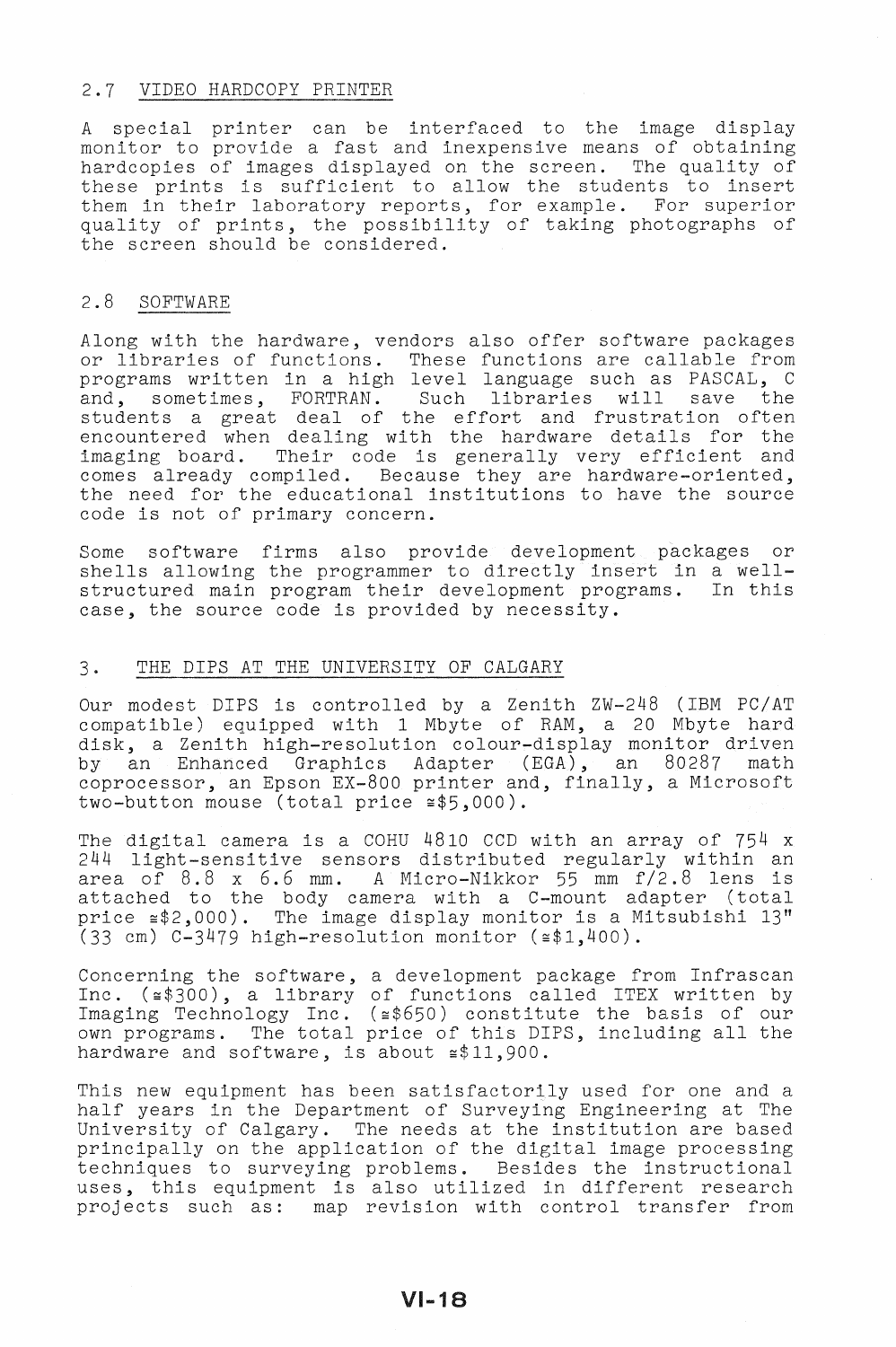aerial diapositives to satellite imagery (Chapman et al., aerial diapositives to satellite imagery (Chapman et al.,<br>1988), filter design for satellite imagery (Vassiliou et al., 1987), and image quality evaluation (Blais and Boulianne, 1988 ) .

As a final remark, the authors would like to mention that the presentation of the previous equipment was not intended to suggest that the hardware and software named herein represent the best decisions today. The purpose of this exercise was to the best decisions today. The purpose of this exercise was to<br>give an example of a DIPS and its price breakdown. Furthergive an enample of a pins and los price sicandom: Taroner bought in December 1986, and for quite specific needs and requirements.

#### ACKNOWLEDGEMENTS

The authors would like to thank Mrs. Anne Gehring and Mr. Garth Wanamaker for their clerical assistance. This communication has been partly supported by a Natural Sciences and Engineering Research Council of Canada scholarship awarded to the first author and a Pilot Project grant from The University of Calgary to the last author.

## REFERENCES

- Blais, J.A.R., M. Boulianne (1988): Comparative Analysis of Information Measures for Digital Image Processing, ISPRS Archives, Kyoto, Japan.
- Castleman, K.R. (1979): Digital Image Processing, Prentice-Hall, Englewood Cliffs.
- Chapman, M.A., M. Boulianne, A. Tam, J.A.R. Blais (1988): an, nin., n. Bourianne, n. ram, c.n.n. Brans (1980). From Digitized Aerial Trlangulation Diapositives, ISPRS Archives, Kyoto, Japan.
- Collet, M. (1985): Make Way for Solid State Imagers, Photonic Spectra, September, pp. 103-113.
- EI-Hakim, S.F. (1986): Real-time Image Metrology with CCD Cameras, Photogrammetric Engineering and Remote Sensing, Vol. 52, No. 11, pp. 1757-1766.
- Gonzalez, R.C., P. Wintz (1987): Digital Image Processing, Addison-Wesley, New York, second edition.
- Gonzalez, R.C. (1987): Desktop Image Processing: An Assessment, Electronic Imaging, Vol. 1, pp. 382-386.
- Hall, E.L. (1979): Computer Image Processing and Recognition, Academic Press, New York.
- Imaging Technology (1986): PCVISION Plus, Frame Grabber, User's Manual, Technical Publications Department, Massachusetts.